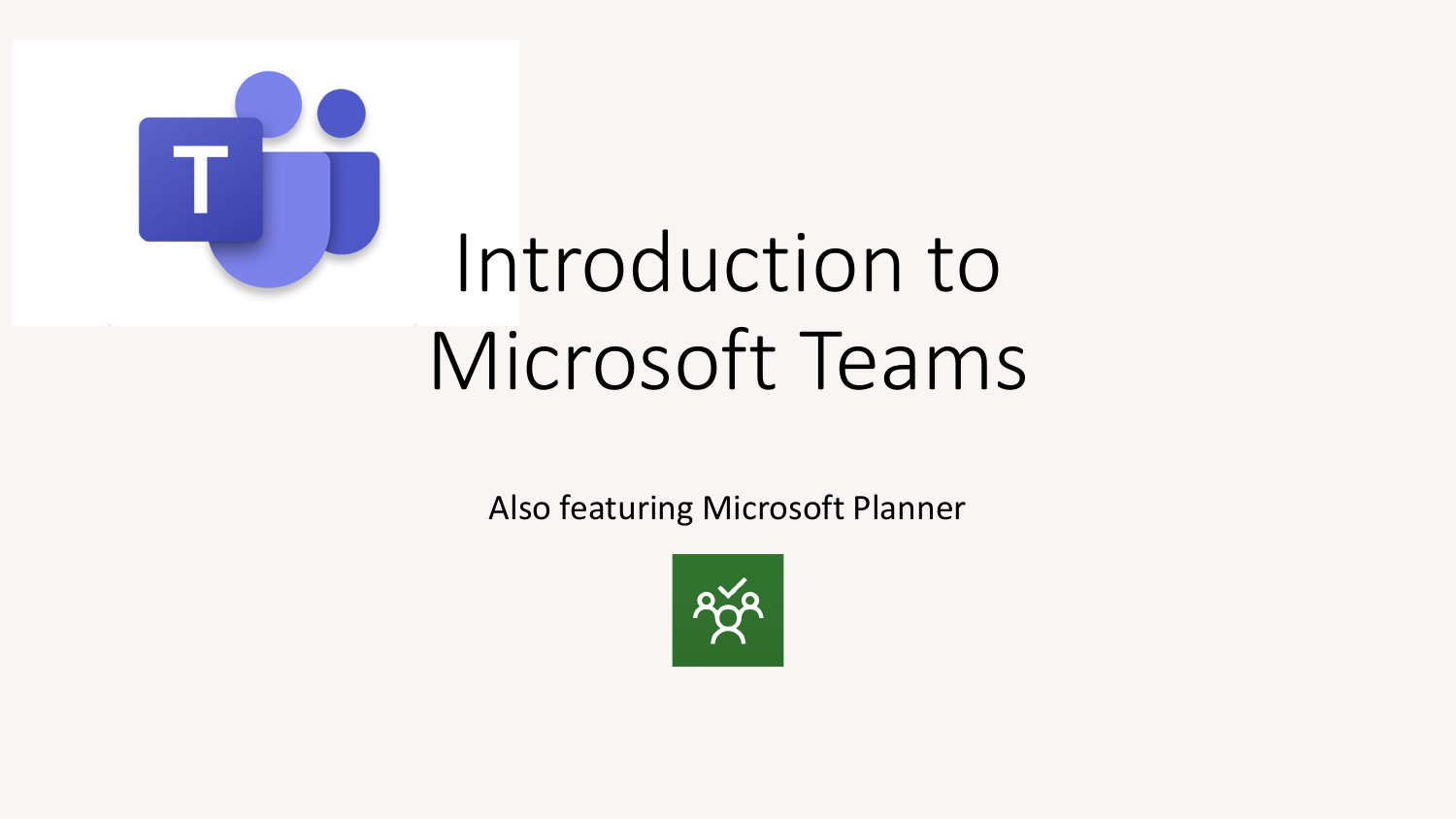### What on earth is Microsoft Teams?

Good question…

Microsoft Teams is a cloud-based team **collaboration** system that is part of the Office 365 suite of applications. The core capabilities in Microsoft Teams include business messaging, calling, video meetings and file sharing.

Basically … it allows you and your team to work together in one place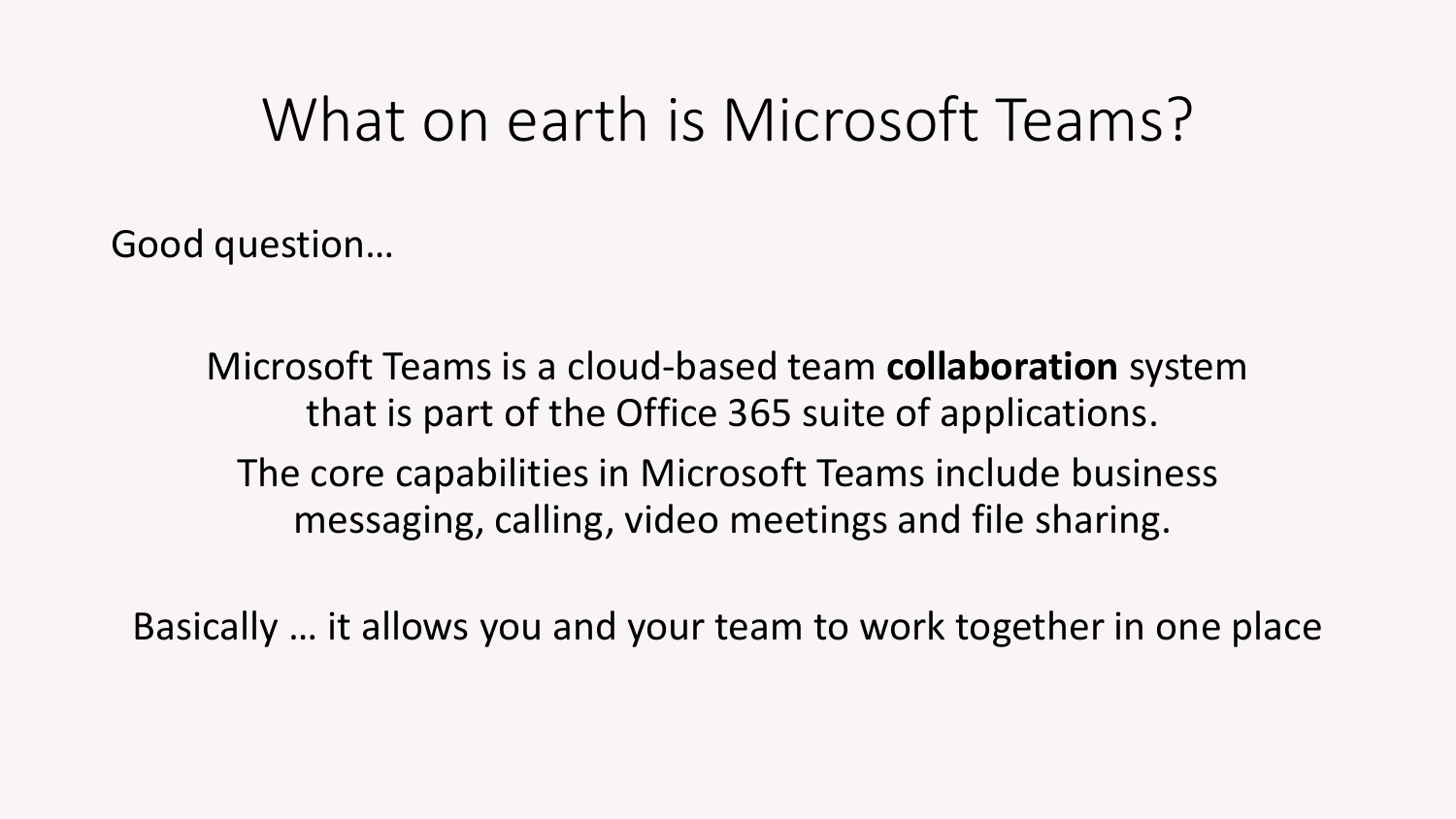## What's it good for?

- Communication
- Collaboration on documents
- Sharing information
- Arranging online meetings
- Planning projects (with Planner)
- Keeping track of tasks (with Planner)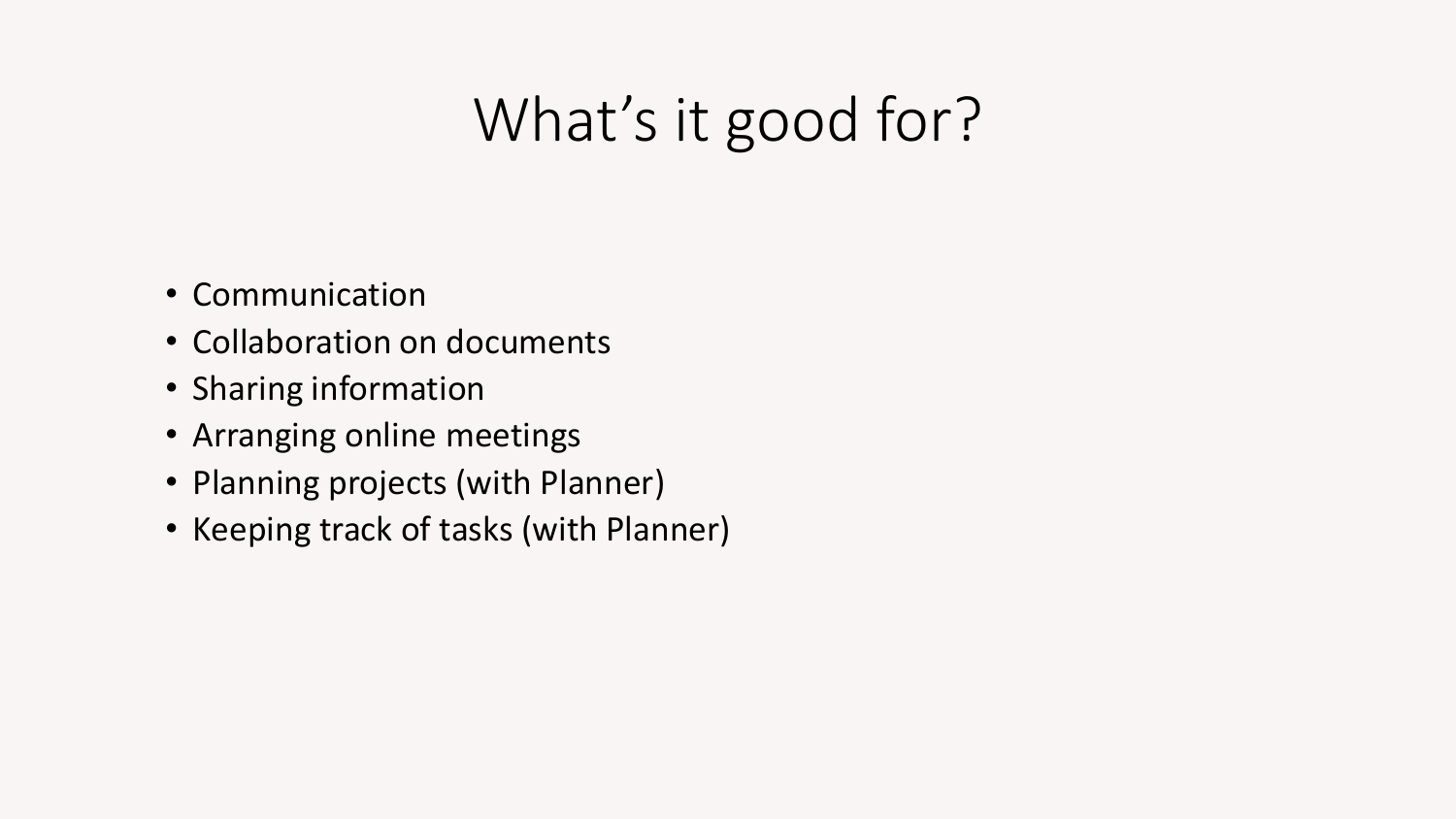### Communication

### Microsoft Teams comes with 2 communication tools:

Conversations in Team channels

- For discussion with all members of the team about a specific topic
- You can @mention a person which will mean they'll get notified
- You can @mention the channel or the team to have everyone notified

### Chat

- For discussion with a specific person, or several people, outside of the team structure
- You can talk to anyone in the university
- If they don't yet use Teams they will get an email directing them to it

You can view and search through old conversations and access files that were shared **Tips**

> You can rename, pin or mute chats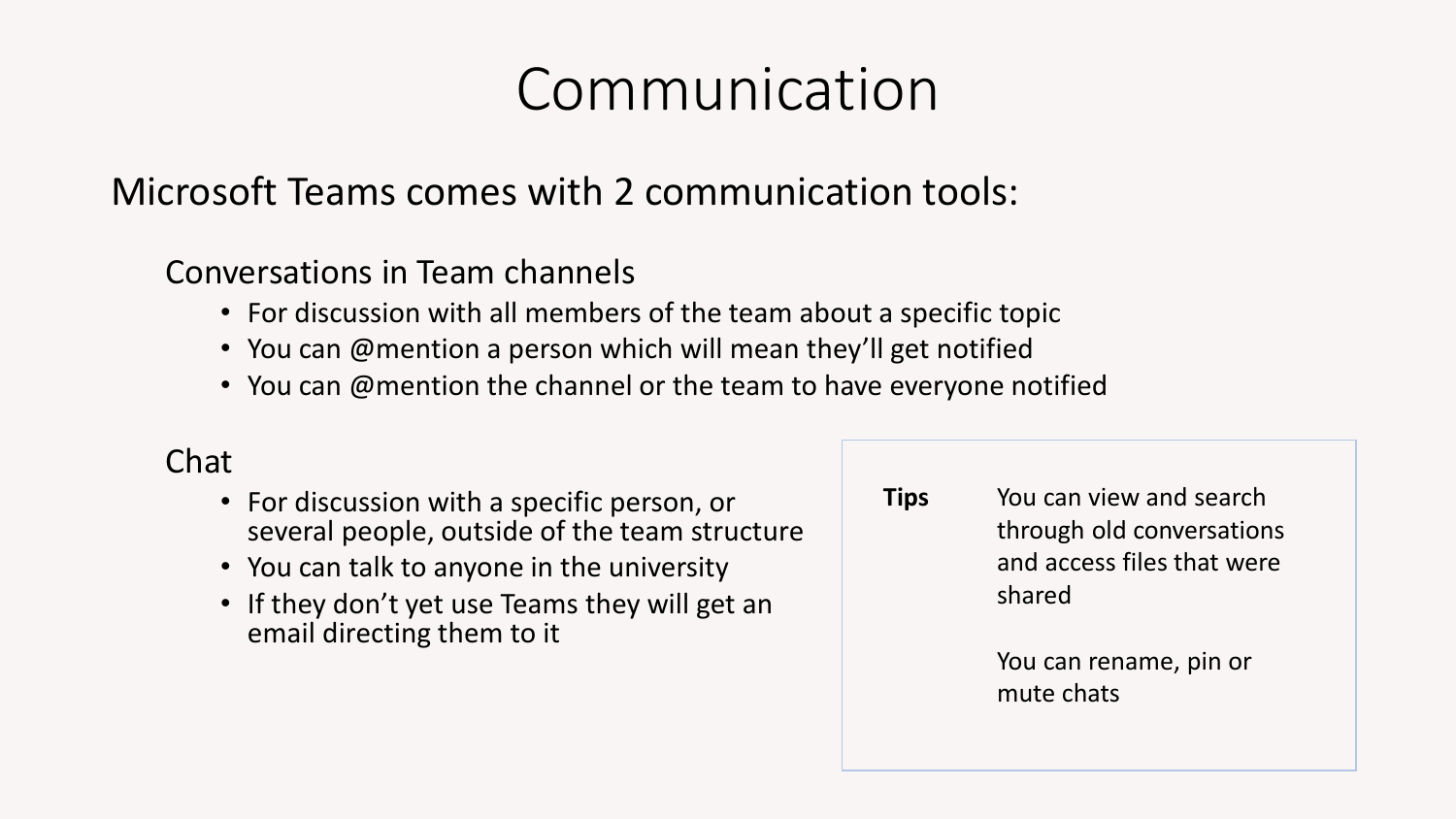### Collaboration & Sharing

You can work on documents together via Teams

### Either:

- connect your Team to a SharePoint document library
- store your files directly in Teams

#### **Note**

MS Teams administrators (me!) can't access a Team's storage area unless they make themselves a member of your team. So if you need help, you'll need to allow them to join your team temporarily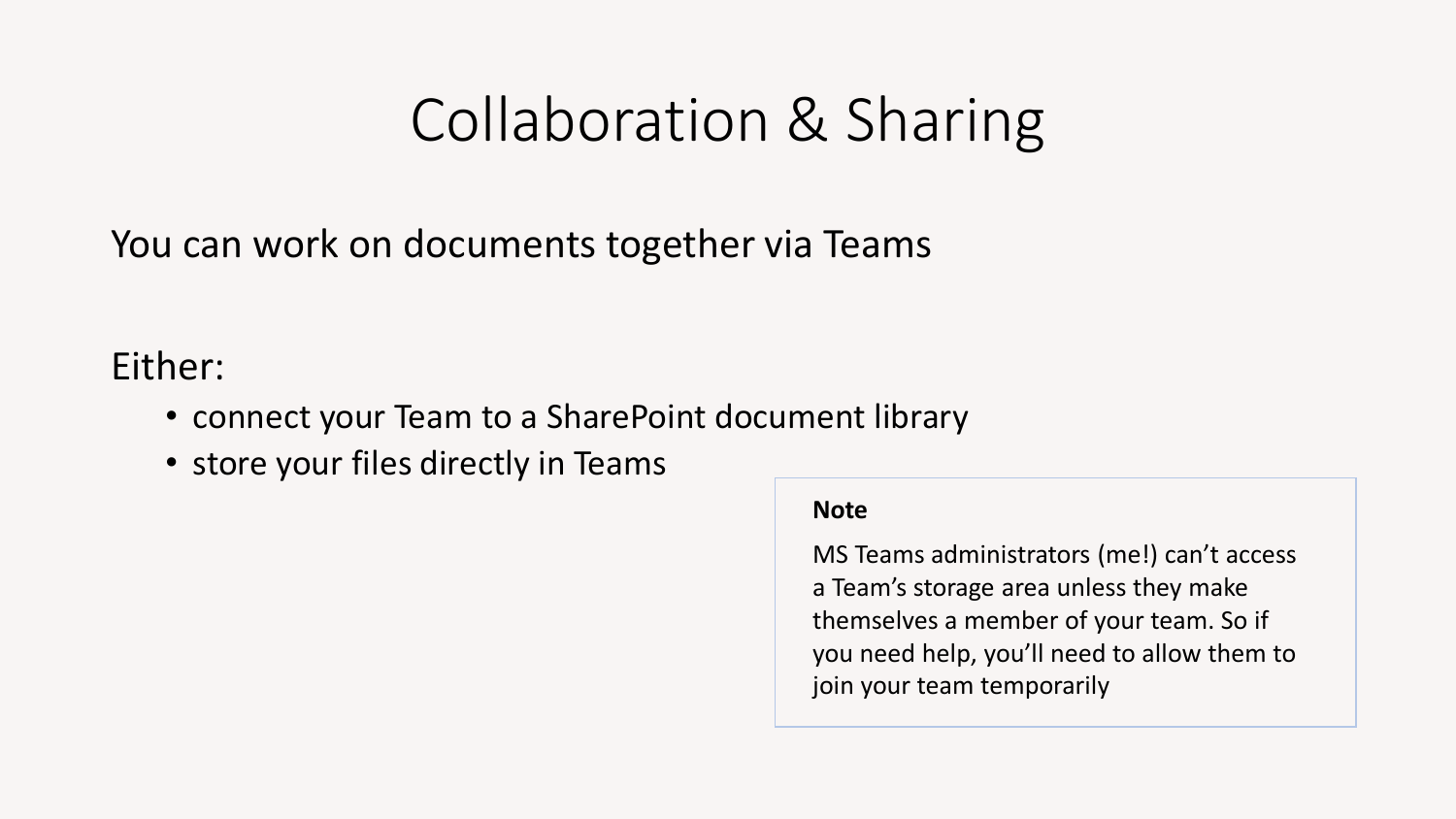## Arranging Online Meetings

You can:

- Meet in a channel within a particular team
	- Anyone in the channel can join the meeting
- Schedule a meeting from within a chat
- Schedule a meeting with specific people from the Meetings option
- [Schedule a meeting via Outlook]

Using:

- Video
- Audio
- Chat
- Screen share

| <b>Tips</b> | You can take notes within<br><b>Teams</b> |
|-------------|-------------------------------------------|
|             | You can record the<br>meeting             |
|             | You can share files during<br>the meeting |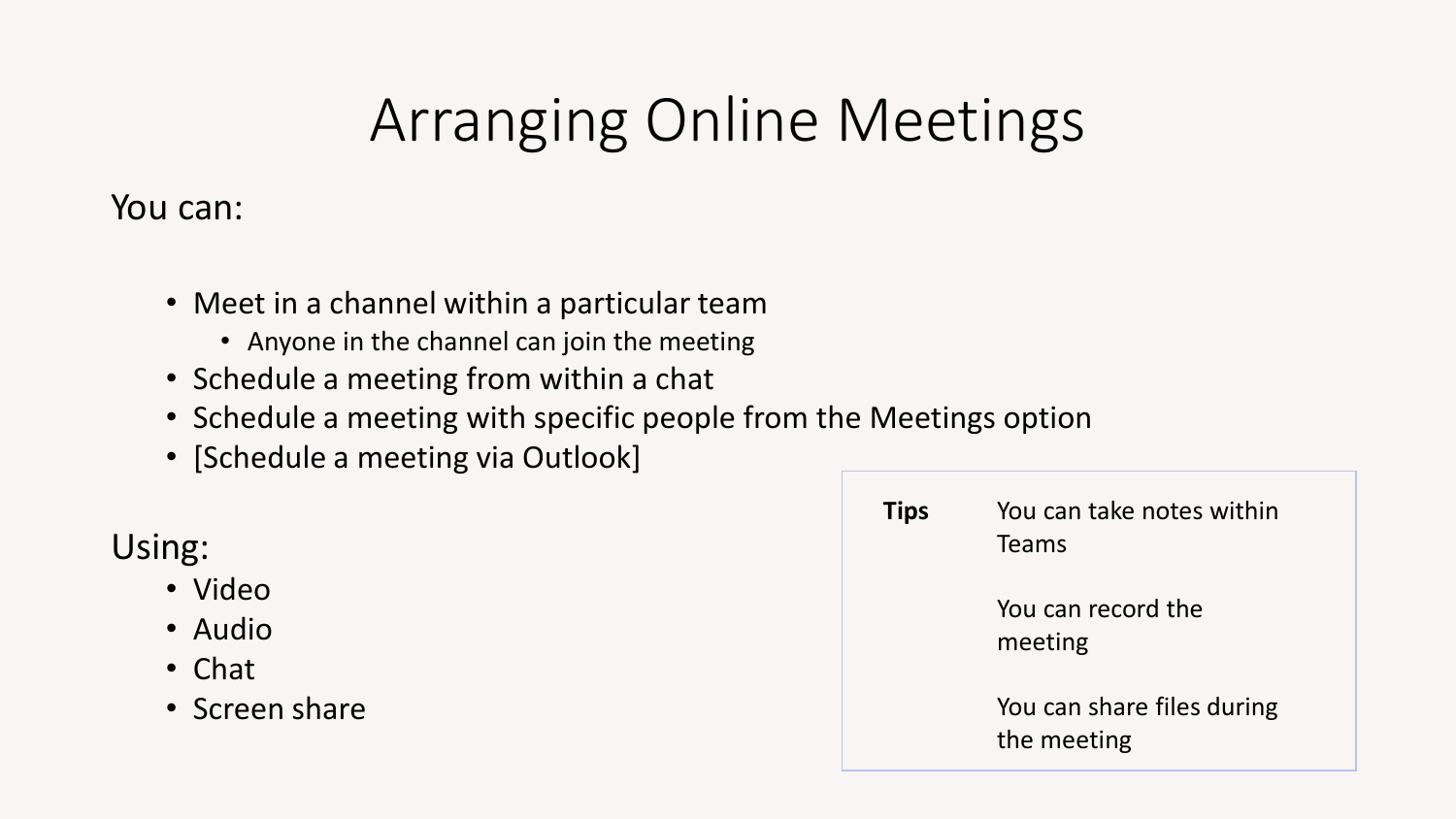### Expanding on Microsoft Teams

You can add to your basic Team by linking or connecting other tools.

For example:

- Planner
- SharePoint
- OneNote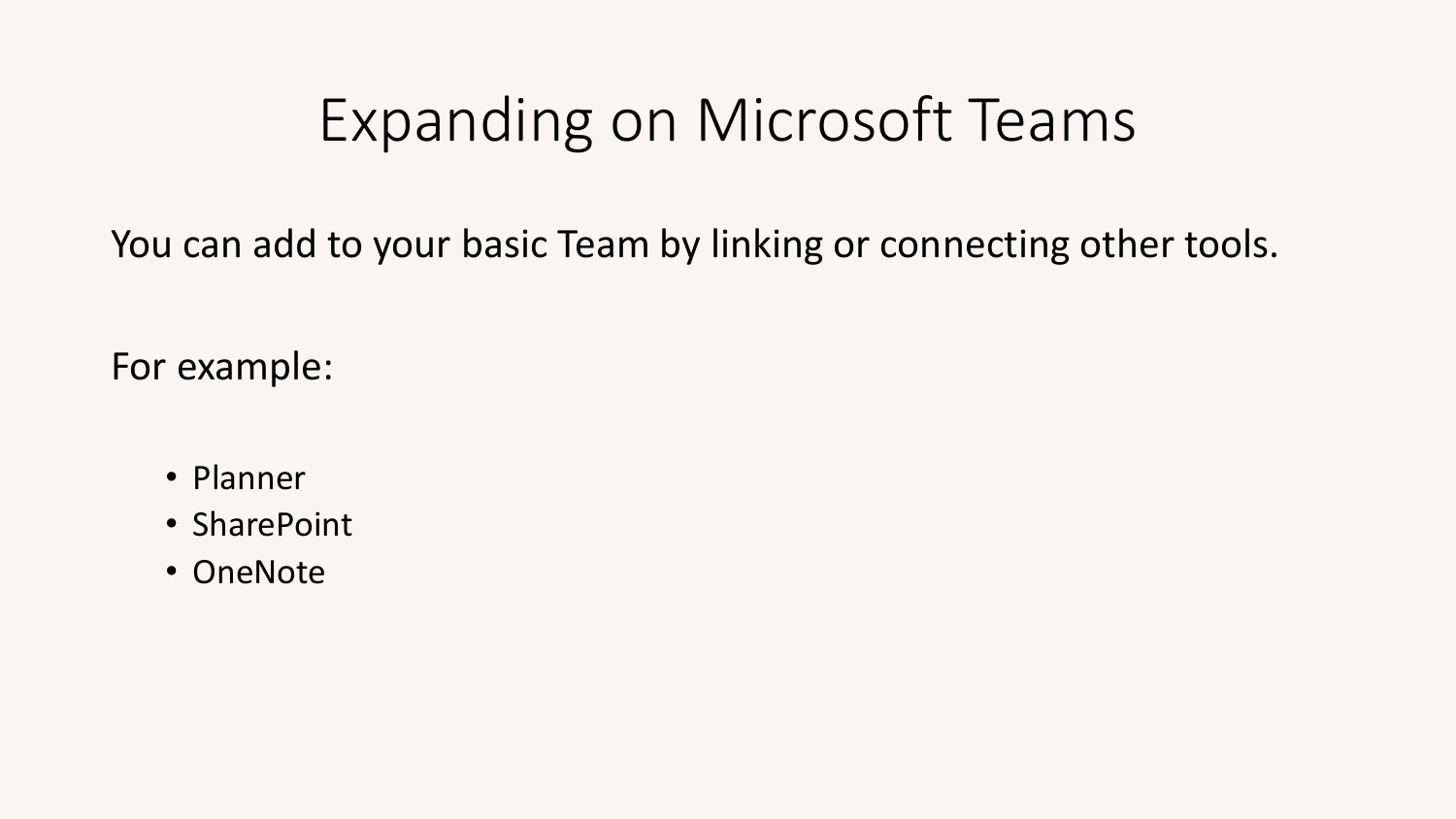## Planner: getting stuff done

Integrating Planner into Teams allows you to:

- Create tasks
- Allocate tasks to members of the team
- Monitor progress
- Organise tasks into multiple categories

**Why use it?**

Because it's visual and easy to use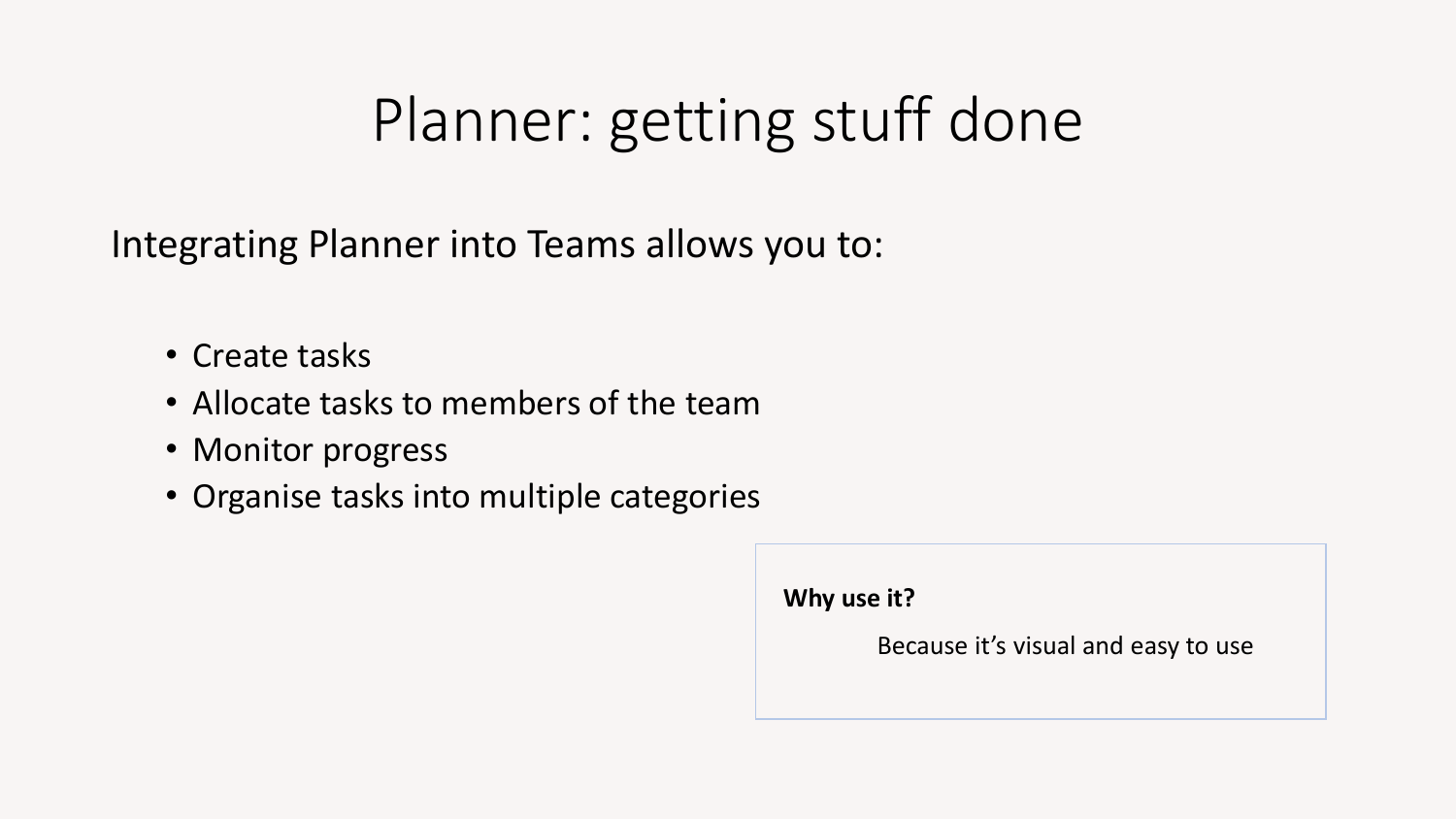## Planner: monitoring progress

In Planner (via Teams, or direct)

- Board
- Charts
- Schedule
- My Tasks
- Email notifications (nagging)

### Microsoft To Do

- View all your Planner tasks
- View all your Outlook tasks
- View all your flagged emails
- Add tasks to "My Day"

Microsoft Flow

- Connect Planner and Outlook
	- Check your unfinished tasks and email you a list (easy)
	- Check **all** unfinished tasks and email you a list (not so easy)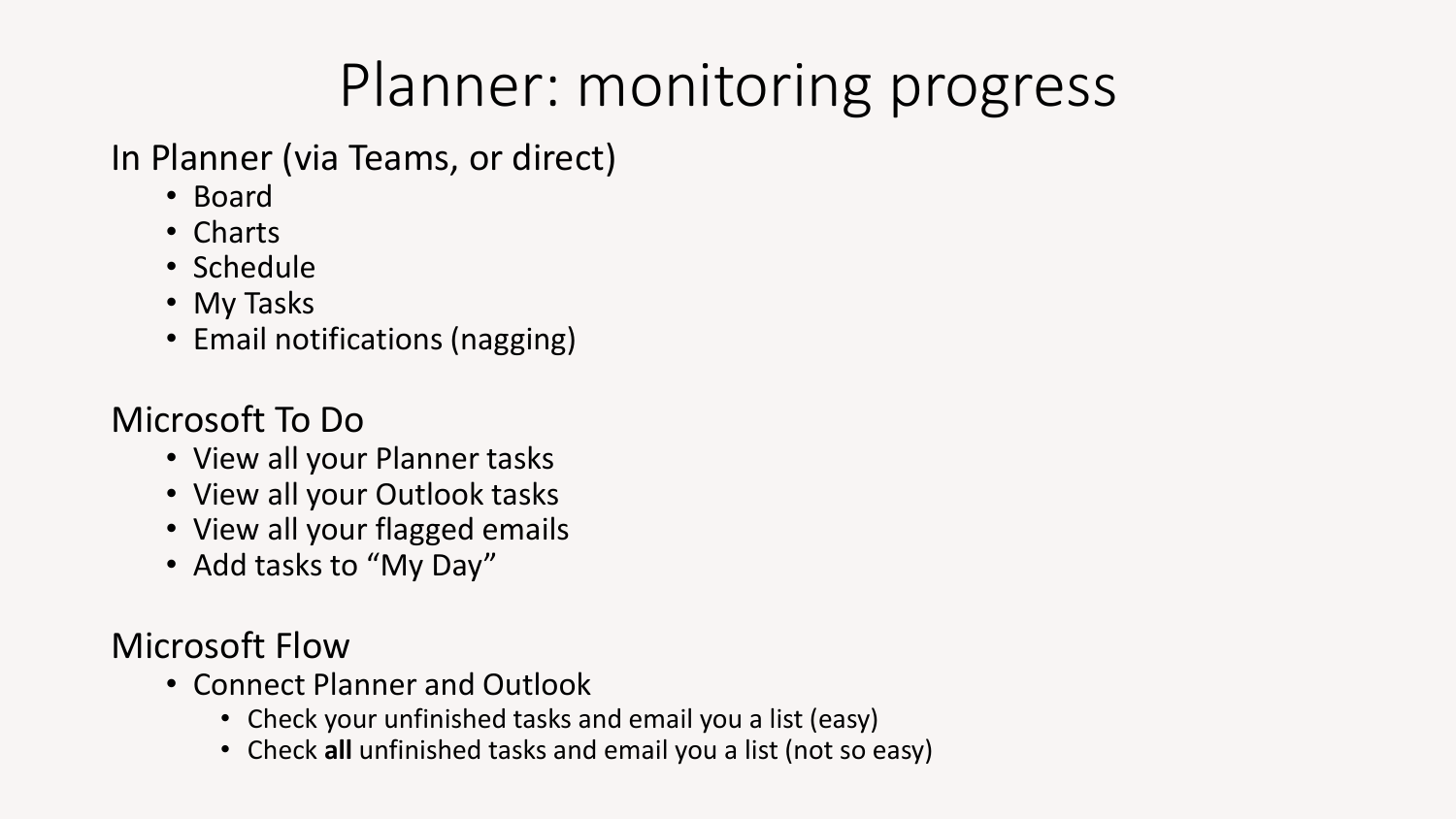### Isn't this the same as SharePoint?

Yes, kind of, but…

- It's prettier
- It's easier to use
- It's flexible
- It includes tools to have quick conversations and arrange meetings